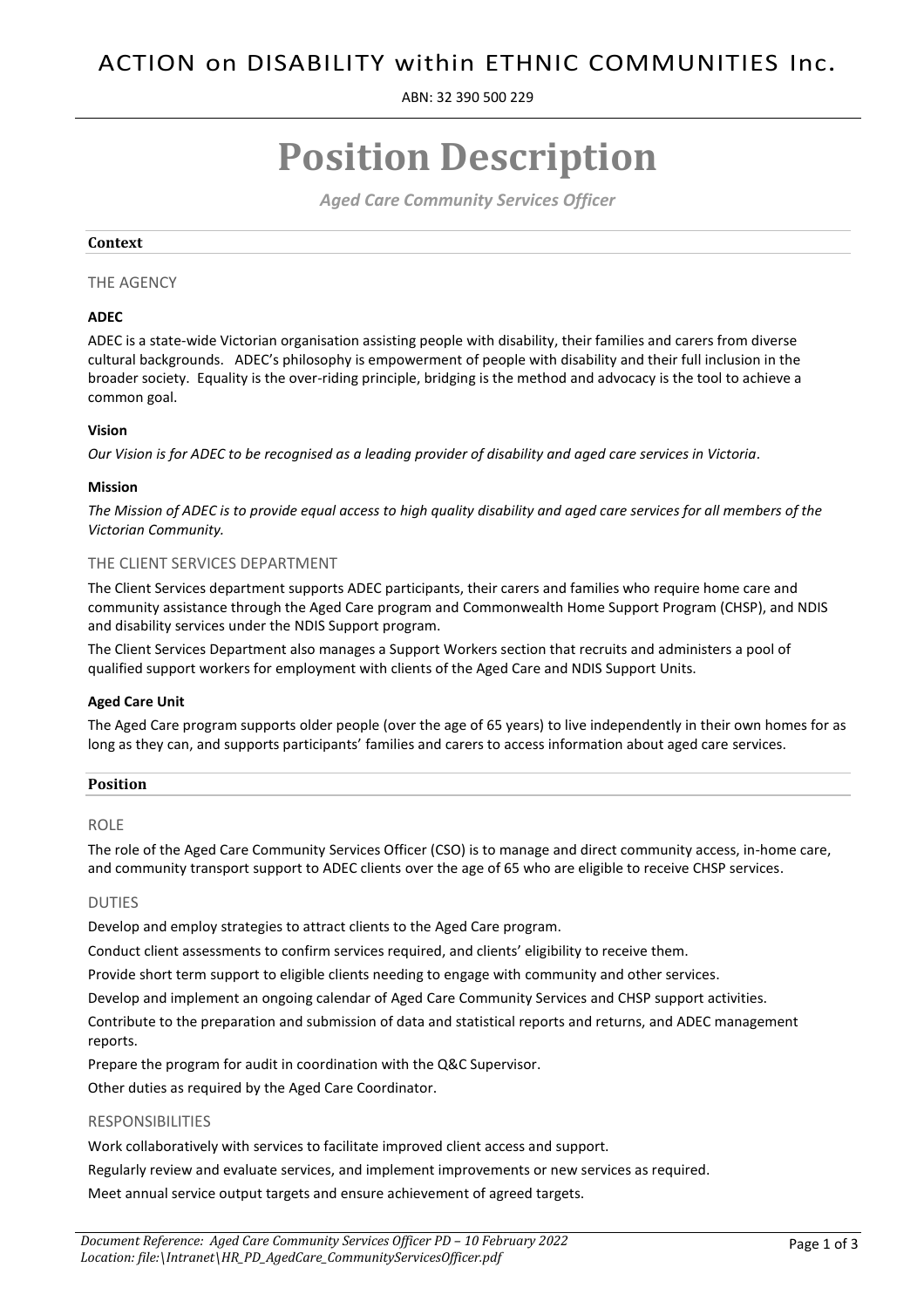#### PD - Aged Care Community Services Officer

#### KEY PERFORMANCE INDICATORS

The CSO's performance will be measured against the following criteria:

- Attainment of target outcomes set by the Aged Care Coordinator.
- Level of liaison and engagement achieved with ethno-specific and multicultural providers, and generalist providers.
- Consumer satisfaction with services provided.

#### KEY SELECTION CRITERIA

## **Essential**

Appropriate qualification in Community Services, Community Development or Aged Care, or similar discipline. A broad understanding of diversity issues with people over 65 years and their engagement with community care and services.

Sound knowledge of Aged Care, Community Services, and CHSP.

Experience of direct service provision within a Service Coordination context, including initial needs identification, assessment, and care planning.

Sound understanding of the Aged Care Act, Aged Care Quality Standards, and Quality of Care Principles Demonstrated ability to deal sensitively and diplomatically with a diverse range of individuals and service providers.

Highly developed verbal and written communication skills, and an ability to produce community information.

Previous experience in the use of electronic referral and care planning systems.

Hold a valid and current licence to drive a motor vehicle, issued by the appropriate authority in the jurisdiction in which the holder will drive, and appropriate to the type of vehicle to be driven.

#### **Desirable**

Relevant post-secondary qualifications and experience relating to an area of health and/or community services practice such as Disability Studies, Aged Care, welfare studies, case management, and/or social work.

Sound knowledge of Home Care Packages.

Previous experience of direct service provision in the Community Services and CHSP sector, preferably in a care manager role involving assessment, advocacy, care coordination, and case management.

Previous experience of working with people over the age of 65, and carers, from ethnic communities.

Ability to accurately collect statistics, record data, and maintain records.

#### **Employment Terms and Conditions**

#### AWARD AND CLASSIFICATION

All ADEC employees are employed under the terms, conditions and entitlements of the Modern Award – Social, Community, Home Care and Disability Services Industry Award 2010 (the Award); and the National Employment Standards (NES).

The classification for this position is Level 3. The terms of employment for any new employee appointed to this position will be stated in a formal Employment Contract.

#### ADEC EMPLOYMENT REQUIREMENTS

All ADEC employees:

- Are required to sign an Employment Contract.
- Are required to sign a Code of Conduct and a Statutory Declaration.
- Are required to declare any pre-existing medical conditions or injuries that might bear on their ability to perform their role.
- May be required to undergo a pre-employment medical check.
- Must be prepared to work in outlying ADEC sites as required by their program manager or coordinator.